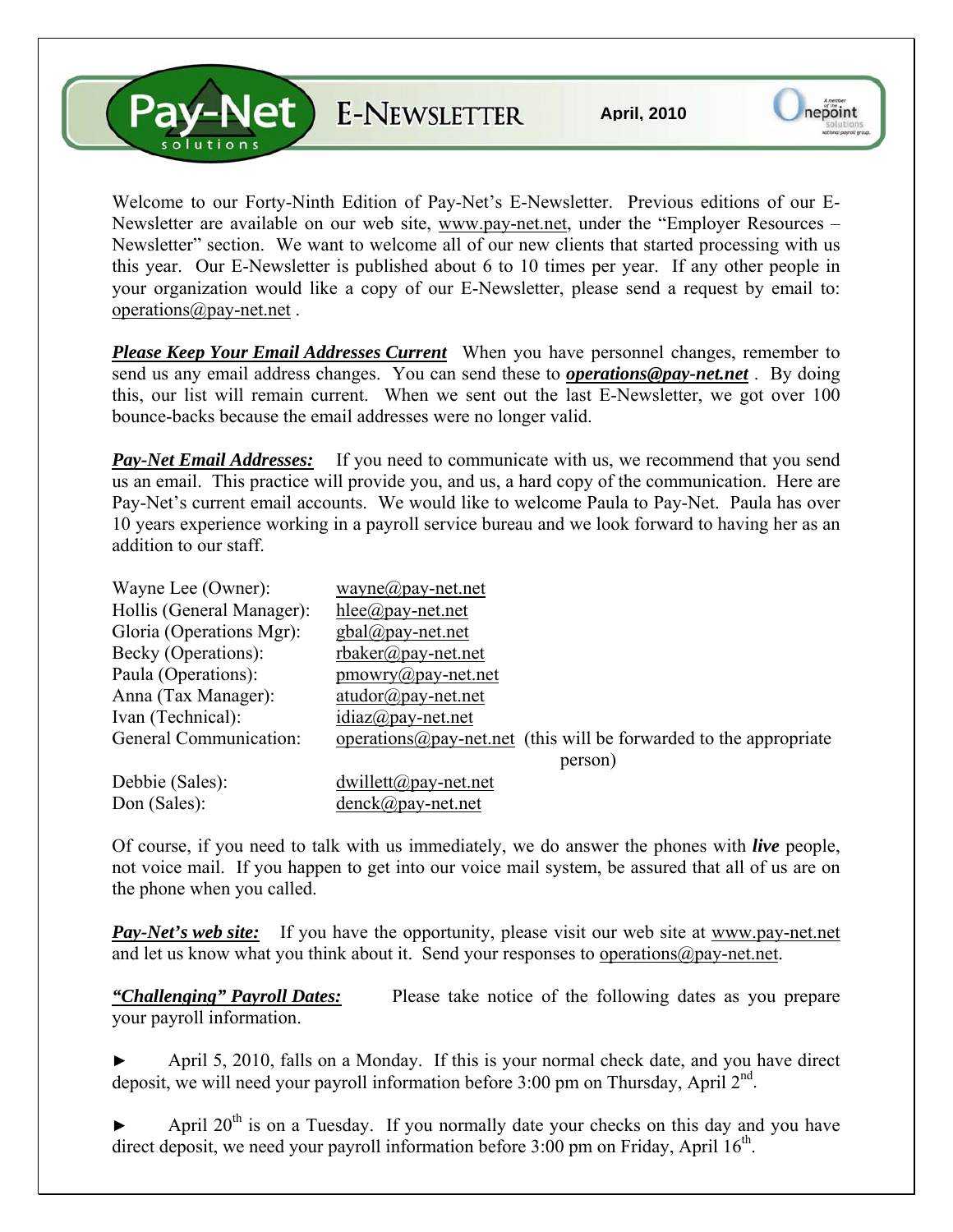May  $1<sup>st</sup>$  is on a Saturday. If you normally date your checks for the  $1<sup>st</sup>$ , your check date will roll back to Friday, April 30<sup>th</sup>. If you have direct deposit, we need your payroll information before 3:00 pm on Wednesday, April  $28<sup>th</sup>$ .

May  $15<sup>th</sup>$  falls on a Saturday. If you normally date your checks for the  $15<sup>th</sup>$ , your check date will roll back to Friday, May  $14<sup>th</sup>$ . If you have direct deposit, we need your payroll information before  $3:00$  pm on Wednesday, May  $12<sup>th</sup>$ .

► *Monday, May 31, 2010, is the Memorial Day Holiday. Pay-Net will be closed that day so please take it into account when preparing your payroll information.*

If you normally date your checks for the last day of the month or date your checks for Mondays, due to the holiday your check date will roll back to Friday, May  $28<sup>th</sup>$ . If this affects your company and you have direct deposit, we will need your payroll information before 3:00 pm on Wednesday, May 26<sup>th</sup>.

If you normally date your checks for the  $1<sup>st</sup>$ , or if you date your checks for Tuesday, and you have direct deposit, due to the holiday we will need your payroll information before 3:00 pm on Thursday, May  $27<sup>th</sup>$ .

If you normally date your checks for the  $2<sup>nd</sup>$ , or if you date your checks for Wednesday and you have direct deposit, due to the holiday we will need your payroll information before  $3:00$  pm on Friday, May  $28<sup>th</sup>$ .

June  $5<sup>th</sup>$  falls on a Saturday. If you normally date your checks for the  $5<sup>th</sup>$ , your check date will roll back to Friday, June  $4<sup>th</sup>$ . If you have direct deposit, we will need your payroll information before  $3:00$  pm on Wednesday, June  $2<sup>nd</sup>$ .

June  $15<sup>th</sup>$  falls on a Tuesday. If you normally date your checks for the  $15<sup>th</sup>$  and you have direct deposit, we will need your payroll information by  $3:00$  pm on Friday, June  $11<sup>th</sup>$ .

June  $20<sup>th</sup>$  falls on a Sunday. If you normally date your checks for the  $20<sup>th</sup>$  your check date will roll back to Friday, June  $18<sup>th</sup>$ . If this is applicable to you and you have direct deposit, we will need your payroll information before  $3:00$  pm on Wednesday, June  $16<sup>th</sup>$ .

We have been informed that on Monday, July 5, 2010, the Federal Reserve will be *closed in recognition of the Independence Day Holiday. As a result, Pay-Net will also be closed on the 5th. Please take this into account as you prepare your payroll information.* 

# *New HIRE Legislation*

On March 18, 2010, President Obama signed the new *Hiring Incentives to Restore Employment Act* (HIRE) into law. This federal legislation creates brand-new tax breaks for hiring and retaining unemployed workers, extends the enhanced business equipment deduction that was available last year, and reinforces the "Build America Bond" program. And, YES, Pay-Net's software has been modified for these new laws regarding the hiring and retention of unemployed workers and we are ready to assist you in getting these employment tax breaks.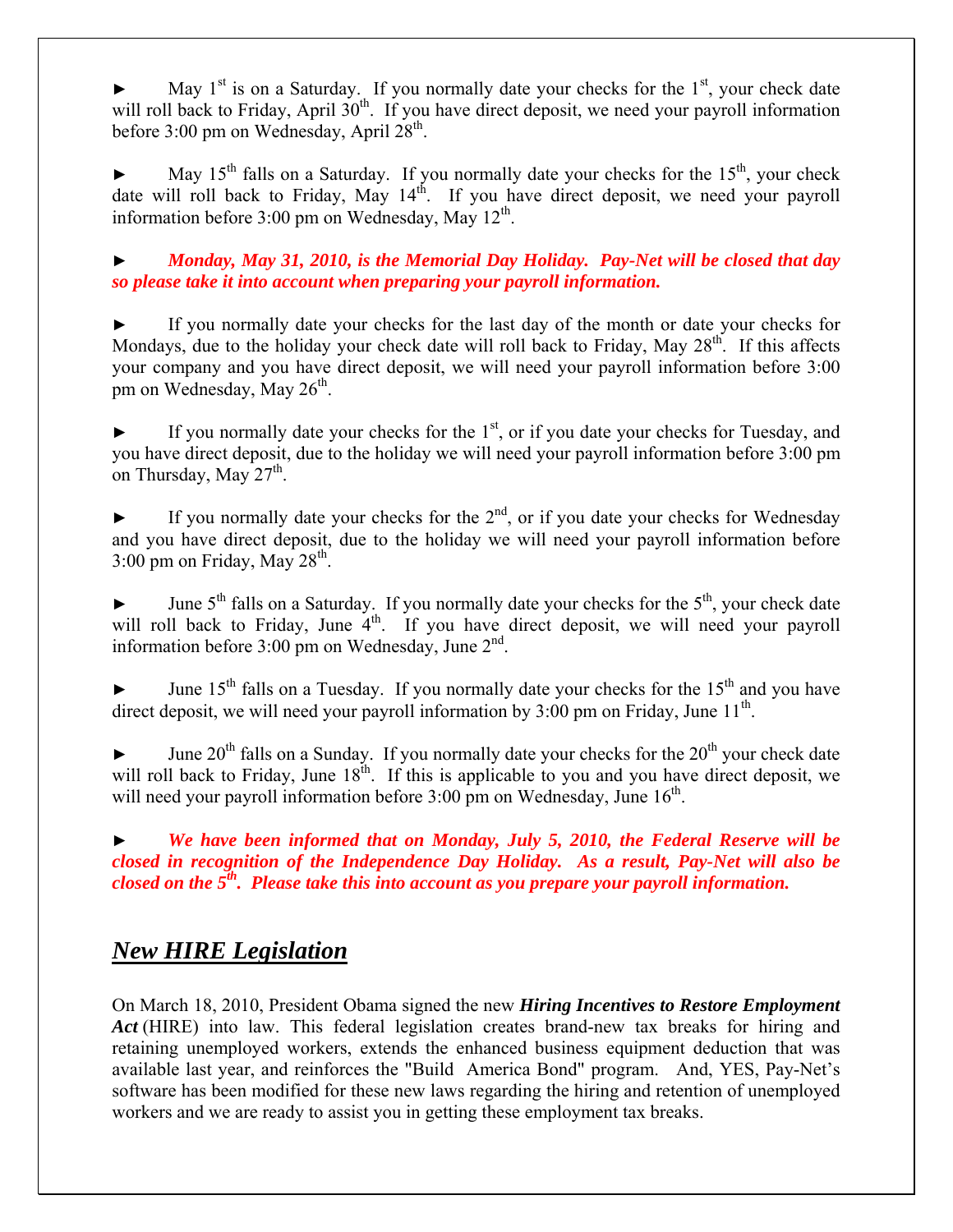**Here's a quick rundown on these three key tax breaks:** 

**(1) Employers Get a Payroll Tax Holiday for New Hires -- Plus a Potential Tax Credit Bonus. Normally, an employer is required to pay its share of Social Security taxes on wages earned by employees. For 2010, the portion of the tax is 6.2 percent on the first \$106,800 of wages.** 

**Under the** *HIRE Act***, an employer is effectively excused from paying its share of the 6.2 percent tax on wages received by "qualified employees." This exemption applies to wages paid after the date of enactment through the end of 2010. The maximum value for each qualified employee is \$6,621.** 

*Example:* **If a qualified employee is hired in March and receives \$50,000 in wages in 2010, the employer saves \$3,100 (6.2 percent of \$50,000) in Social Security tax.** 

**The new law defines a "qualified employee" as someone who meets all of these criteria:** 

- **Begins work after February 3, 2010 and before January 1, 2011.**
- **Has not been employed for more than 40 hours during the previous 60 days (ending on the start date).**
- **Was not hired to replace another employee unless the former employee separated from employment voluntarily or for cause.**
- **Is not related to the employer and does not own more than 50 percent of the business, either directly or indirectly.**

*Notes:* **A qualified employee may be either a full-time employee or a part-time employee. There is no minimum requirement for the hours worked. The payroll tax forgiveness does not apply to the 1.45 percent Medicare portion of payroll tax. And household employers (for example, hiring nannies) cannot claim the new tax benefit.** 

**The exemption officially begins with wages paid in the second calendar quarter of 2010. Employers entitled to tax relief for the first quarter will be credited against their general Social Security liability for the second quarter.** 

*Another tax credit bonus:* **In addition to the payroll tax forgiveness, an employer can claim a tax credit if it retains a qualified worker for a minimum of 52 consecutive weeks. The credit is equal to the lesser of: \$1,000 or 6.2 percent of the employee's wages paid during the 52-week period. If the employee quits or is fired before the end of the one-year period, no credit is allowed.** 

**The new law requires that employers get statements from each eligible new hire certifying that he or she was unemployed during the 60 days before beginning work or, alternatively, worked fewer than a total of 40 hours for someone else during the period. The IRS has released a preliminary form that employees can use to make the required statement, the W-11 Form. The preliminary release of the W-11 is found on the link at the end of this section.** 

**Consult with your tax adviser to determine if these tax breaks make it advantageous for your business to hire new employees now and to ensure you comply with the documentation rules to qualify.** 

**(2) The Super Deduction for Purchasing Business Equipment Has Been Extended. Section 179 of the Internal Revenue Code allows an employer to "expense," or currently deduct, qualified business assets placed in service during the year, up to a specified maximum. So instead of depreciating equipment over several years, you can write off the entire cost in one year if you qualify and make this election. The maximum deduction is phased out on a dollar-for-dollar basis for the cost of assets exceeding a threshold amount.** 

**Under an earlier stimulus law, the maximum Section 179 deduction allowed for 2009 was \$250,000, while the phase-out threshold was set at \$800,000. Without an extension, the Section 179 deduction for 2010 had reverted to \$134,000 and the phase-out threshold was \$530,000. Now the new law preserves the higher limits for qualified assets placed in service in tax years beginning in 2010.**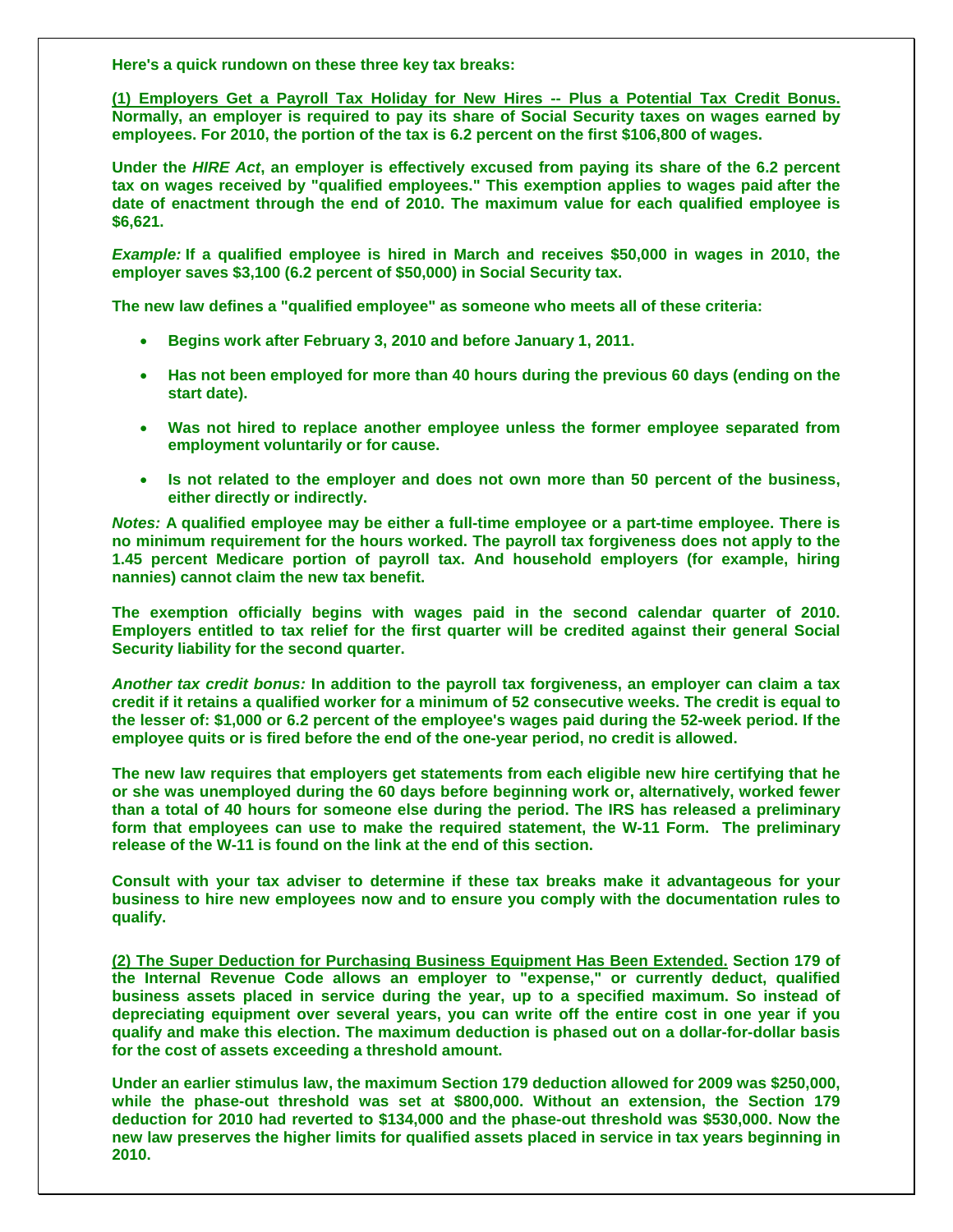*Notes:* **The** *HIRE Act* **does not extend the "bonus depreciation" tax break that was also available for business equipment purchases in 2009. However, it does continue to allow businesses to currently deduct the cost of off-the-shelf software placed in service in 2010.** 

**(3) Tax Credit Bonds Are Made More Attractive. Under the** *American Recovery and Reinvestment Act of 2009***, state and local governments were authorized to issue "Build America Bonds." These bonds have proven to be popular among institutional investors, such as municipal bond funds. To increase participation in this program, the** *HIRE Act* **allows issuers of qualified tax credit bonds to elect to receive direct payment from the federal government in an amount equal to the allowable tax credit. The tax credit bonds include new renewable energy bonds, qualified energy conservation bonds, qualified zone academy bonds and qualified school construction bonds.** 

#### *What is NOT Included in the Legislation?*

**The HIRE Act does** *not* **include a number of tax breaks that people are waiting for and Congress continues to discuss. We are likely to see new legislation this year that covers the extension of several tax breaks that technically expired after 2009, such as the Research Tax Credit, the higher education tuition deduction, the state and local sales tax write-off and a variety of other business and individual tax breaks.** 

**Similarly, the law did not provide alternative minimum tax (AMT) relief or any revision of the estate and gift tax laws. However, these issues are addressed in other legislative proposals that are currently working their way through Congress. Stay tuned. We'll tell you about additional tax changes as soon as they pass.** 

# *Whose Going To Pay For the HIRE Act?*

**The tax benefits in the new** *HIRE Act* **are mainly offset by a package of foreign tax compliance rules. Among other provisions, the law:** 

- **Imposes 30 percent tax withholding on payments to foreign banks and trusts that fail to identify U.S. accounts and their owners and assets to the IRS; or foreign corporations that do not supply the name, address, and tax identification number of any U.S. individual with at least 10 percent ownership in the firm.**
- **Imposes penalties of up to \$50,000 on U.S. taxpayers who have at least \$50,000 in offshore accounts or assets, but fail to report the accounts on their annual income tax returns.**
- **Assesses a 40 percent penalty on the amount of any understatement attributed to undisclosed foreign assets.**
- **Extends the statute of limitations to six years for "substantial" omissions derived from offshore assets.**
- **Requires shareholders in passive foreign investment companies to file annual returns.**
- **Establishes a \$10,000 minimum failure-to-file penalty for certain foreign-trust related information returns.**

**To further help pay for the new tax breaks, the new law also delays (until 2021) application of the worldwide interest allocation rules and accelerates certain corporate estimated tax payments.** 

If you believe that your company can take advantage of this new HIRE law and you are hiring new employees that meet the eligibility requirements, give our office a call so we can assist you in setting up these employees on the payroll system. As soon as the IRS prepares the statement for employee certification, we will put it onto our web site.

For more information, here are some valuable links (clickable links): IRS Notice dated 03/30/2010 regarding HIRE:

<http://www.irs.gov/newsroom/article/0,,id=220326,00.html?portlet=7>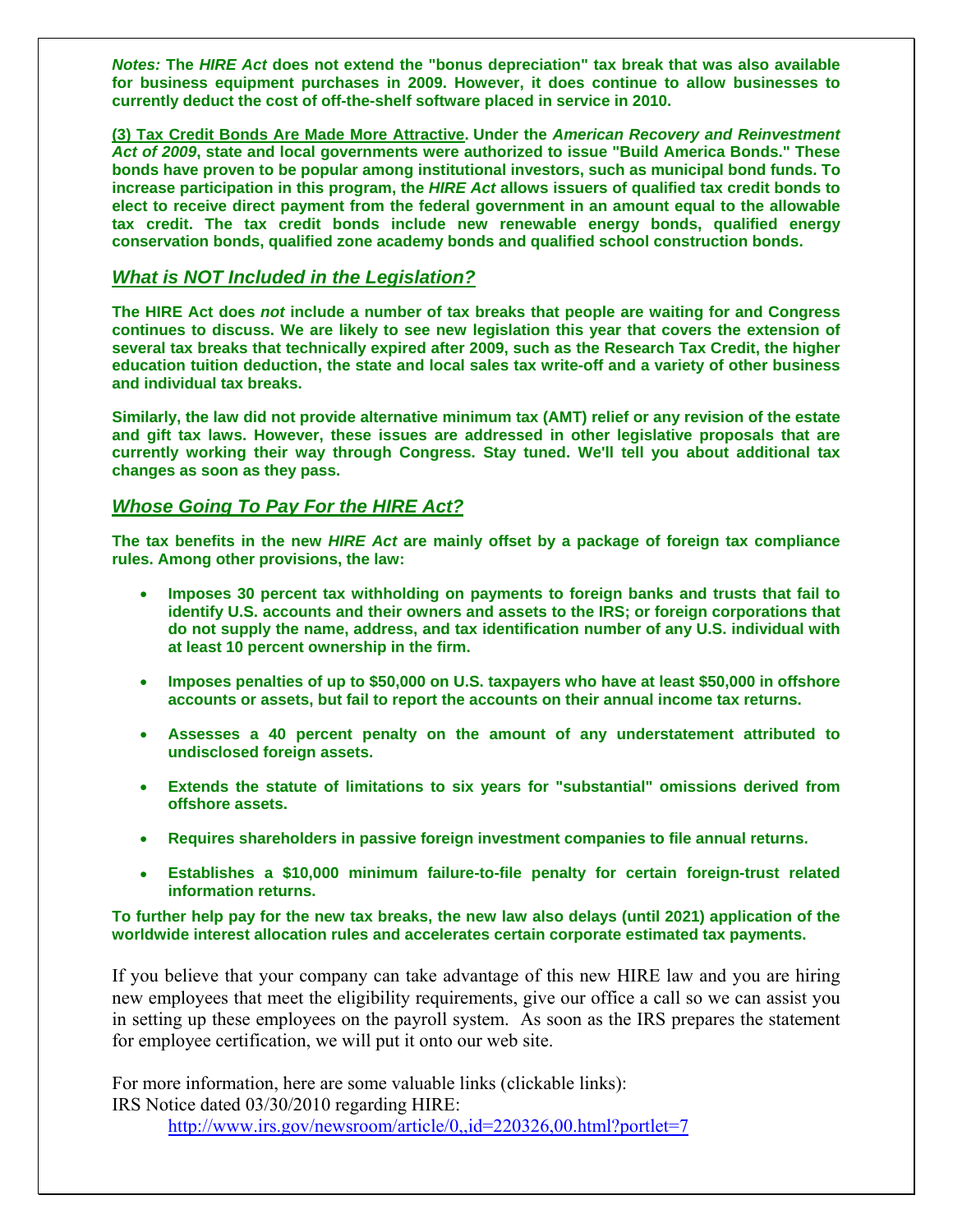#### IRS Question & Answer page: <http://www.irs.gov/businesses/small/article/0,,id=220745,00.html?portlet=7>

The complete text of the HIRE Legislation act:

[http://www.irs.gov/pub/newsroom/hire\\_act.pdf?portlet=7](http://www.irs.gov/pub/newsroom/hire_act.pdf?portlet=7)

Preliminary W-11 Form: [http://www.pay-net.net/docs/fw11\\_temp.pdf](http://www.pay-net.net/docs/fw11_temp.pdf) From Pay-Net's web site.

*More Changes for ACH Transactions:* We have just received word from our bank that all ACH **TAX** transactions that exceed \$300,000 must be wire transferred. This follows the limits that were enacted earlier in 2009 concerning direct deposit transfers. Although this new limit only affects a few of our clients, we need you to be aware of this situation.

*2010 Remaining Holiday Schedule:* The following remaining holidays are scheduled for 2010. The official "bank holidays" are marked with an "**\***"

- ► \* Monday, May 31, 2010 Memorial Day Pay-Net will be closed
- ► \* Monday, July 5, 2010 Independence Day Pay-Net will be closed
- ► \* Monday, September 6, 2010 Labor Day Pay-Net will be closed
- ► \* Monday, October 11, 2010 Columbus Day Pay-Net will be open
- ► \* Thursday, November 11, 2010 Veteran's Day Pay-Net will be open
- ► \* Thursday, November 25, 2010 Thanksgiving Day Pay-Net will be closed
	- ► Friday, November 26, 2010 Day After Thanksgiving Pay-Net will be closed
- ► \* Saturday, December 25, 2010 Christmas
- ► \* Saturday, January 1, 2011 New Years Day

**Social Security Numbering System:** Frequently, at this time of the year, many clients have questions regarding their employees' Social Security Numbers. Even though Pay-Net offers our EVS service to clients to check the validity of their employees' SSN's, we find many unresolved errors when Pay-Net submits the W2 Magnetic Media files to the SSA. The biggest number of errors occurs with SSN's that begin with an "8" or a "9". Apparently, these are invalid SSN's according to the SSA. And, with today's scrutiny by the Department of Homeland Security, we do not need any more attention than necessary from the government. And, we found a lot of clients having employees with SSN's that begin with an "8" or a "9".

The following link is a page on the SSA web site that lists the valid SSN number sequences and in what state they were issued:

# <http://www.socialsecurity.gov/employer/stateweb.htm>

This page will help you in determining if your company has any potential problems with invalid SSN's. Since Pay-Net is unsure if this SSA list is entirely correct, if any client finds an employee with a truly valid SSN beginning with an "8" or a "9", please let us know.

*IRS To Begin Employer Tip-Reporting Compliance Program:* A new compliance program to assess the employer's share of Federal Insurance Contributions Act taxes on tips reported on Form 4137 will be started by the Internal Revenue Service. Employees who receive cash and charge tips of more than \$20 per calendar month and do not report them have to report the tips on Form 4137, Social Security and Medicare Tax on Unreported Tip Income, said John Tuzynski, IRS chief of employment tax operations, Small Business/Self-Employed Division.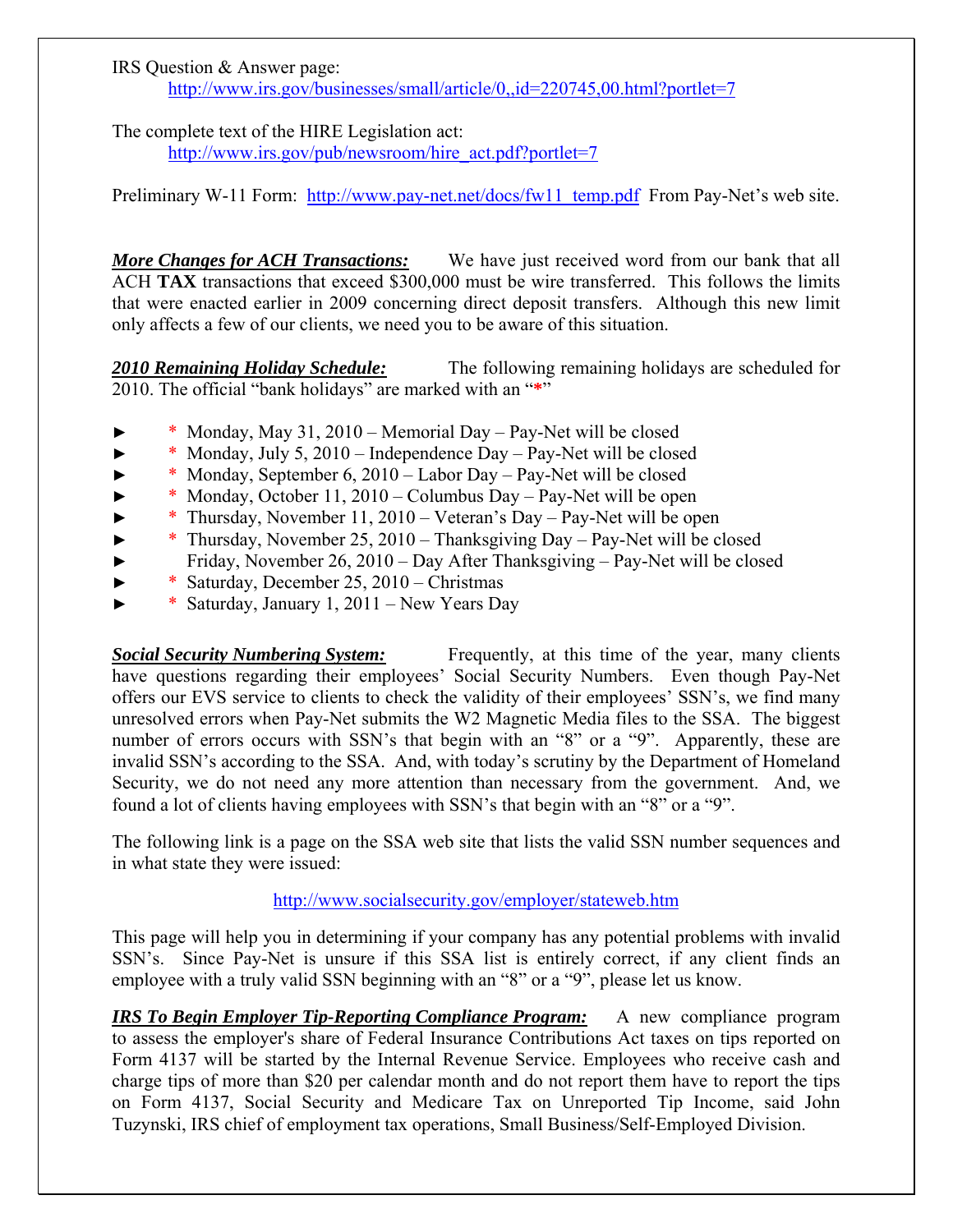Employees also must file the form if they have been allocated tips, but the employers are only liable for their portion of payroll taxes on tips when the employees report the tips to them, Tuzynski said March 12. 2010. at the American Payroll Association's 2010 Capital Summit in Washington. "We have never made those employer assessments in the history of the IRS, so we're going to be making history this year," he said.

*Attention Clients with Arizona Employees:* Effective July 1, 2010, the *State of Arizona will stop using the percentage method* and they will adopt a "table system" similar to the table system used by California. As of this date, the state has not released any information on this new calculation method.

#### *How Governments Are Targeting Organizations Using Independent Contractors:*

**Businesses that treat workers as independent contractors face an increasing risk that state and federal agencies will contest the classification of some of these individuals. Although independent contractor relationships have long been an audit target, governments experiencing deep financial pressures are scrutinizing them with new fervor.** 

*Latest example:* **In his fiscal 2011 budget, President Obama proposes to focus more on employers using independent contractors. For the next fiscal year, the budget allocates \$25 million to the Department of Labor for a joint effort with the IRS that includes hiring investigators to find workers who can be re-categorized as employees.** 

**Here are several steps a business can take to increase the chance that workers are properly classified as independent contractors:** 

- **(1) Have written, signed contracts with workers classified as independent contractors, spelling out the terms and conditions of the relationship. Consult with your attorney in the preparation of contracts.**
- **(2) Once contracts are in place, give outside workers leeway over how they perform their duties.**
- **(3) Resist the urge to supervise them the way you oversee employees.**
- **(4) Send each contractor a Form 1099 showing non-employee income if you pay \$600 or more in a calendar year. The annual deadline for sending these forms is January 31.**
- **(5) Consistently treat workers performing similar tasks as** *either* **independent contractors or employees. Don't supply outside workers with services you give employees. Some companies run into trouble after they provide office space, computers, cars and other perks.**
- **(6) Maintain good records. Obviously, you need to keep an independent contractor's taxpayer ID number and other information required by the IRS, but you should also keep items that help prove the person is self-employed. For example, business cards, a letterhead, invoices and advertisements placed in newspapers. Keep copies of business licenses and print out a contractors' Web site pages showing that services are offered to the public. A simple listing in the yellow pages of the phone book is sometimes enough to convince an IRS auditor that an independent contractor is in business for him or herself.**
- **(7) Do a self-audit of each worker's or each class of workers' status before a federal or state agency conducts one.**
- **(8) Have your tax adviser, attorney or HR professional familiar with employment law in your state conduct an audit of each worker's status.**

#### *What Does the IRS Look For?*

**Unfortunately, no single factor determines a worker's status by the IRS, other government agencies or the courts. Each situation is determined by the facts and circumstances involved.** 

**Here are some of the factors the IRS considers to determine if a worker is an employee:** 

**(A) Behavioral Control - An employee generally is told when, where, and how to work, as well as what order or sequence to follow.** 

**(B) Tools - An employer usually gives tools, equipment and workspace to employees. In contrast, subcontractors often provide and invest their own money in equipment, tools and facilities.**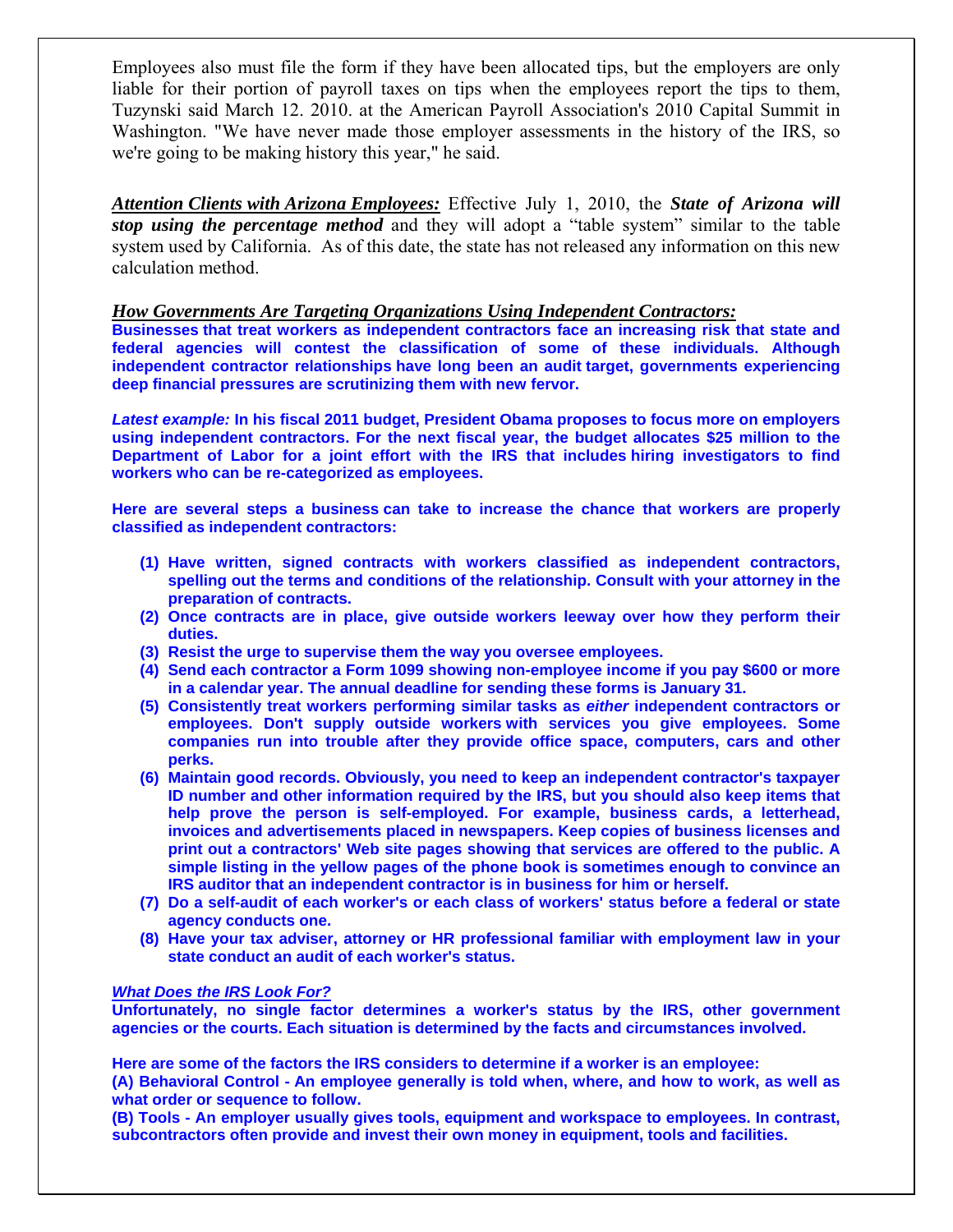**(C) Assistants - Employees don't hire and pay others to help them do their jobs (although they may be told to hire assistants for the company). In contrast, contractors often hire, supervise, and pay their own assistants.** 

**(D) Training - Employees are more likely to receive training from an organization than independent contractors.** 

**(E) Other Customers - Independent contractors generally make services available to the public and are able to work for two or more businesses.** 

**(F) Integral Role - An employer-employee relationship is supported when workers perform a service essential to the success of a business operation.** 

**(G) Financial Control and Risk - An employer has the right to control the financial aspects of a job, such as the business expenses the employee incurs and how staff members are paid. On the other hand, a worker's opportunity to personally earn a profit and assume risk of loss may indicate a non-employee status.** 

**An IRS determination that worker's status is an independent contractor status doesn't necessarily bind other agencies (such as the National Labor Relations Board) in making their decisions. However, the IRS tests for making its determination can help an employer avoid misclassifying a worker.** 

**In addition to the new budget program targeting independent contractors, here are some other examples of initiatives at the federal and state level:** 

*Random Audits* - **Beginning in February 2010, the IRS launched a three-year program to randomly audit 6,000 employers. These examinations will delve into compliance with employment tax issues, including the misclassification of independent contractors, fringe benefits, reimbursed expenses and the compensation of owner-employees.** 

*Information Sharing -* **The IRS signed information-sharing agreements in 2008 with labor and workforce agencies in 29 states, to assist them in uncovering employment tax avoidance schemes" and ensure proper worker classification."** 

*Questionnaires Sent* - **In 2009, California sent** *employment relationship* **questionnaires to workers identified as independent contractors. The purpose was to determine if the workers should be classified as employees. The state's attorney general is taking action against a construction company, seeking more than \$4 million. Last year, California won a \$13 million court judgment from two firms that misclassified janitors.** 

*Construction Focus* **- A 2008 Illinois law targets the construction industry and sets out heavy fines for misclassification. In one case, the state's Department of Labor levied penalties of more than \$325,000 against a home improvement company for categorizing employees as independent contractors.** 

*Increased Policing* **- An Iowa task force issued a 2009 report stating that about 15 percent of employers wrongly classified workers. The task force called for increased policing of classification in the state.** 

*Exemptions Required* **- Last year, Minnesota started requiring certain individuals who want to work as independent contractors in the construction industry to obtain an exemption certificate from the state Department of Labor and Industry.** 

*Multi-Industry Effort* **- New York continues a crackdown that began in 2008 targeting the construction industry, restaurants, car washes, janitorial firms, and trucking companies. Nearly 2,500 investigations were conducted with teams converging on some employers' premises to audit records. The effort reportedly found more than 31,000 misclassification cases and assessed \$11 million in unpaid unemployment taxes and \$14.5 million in unpaid wages.** 

*Pay-Net's ConfirmFTD Service:* We want to remind our clients of our ConfirmFTD service, which allows our Electronic Tax Filing clients to check their Federal tax deposits on the EFTPS Department's web site (a division of the IRS).